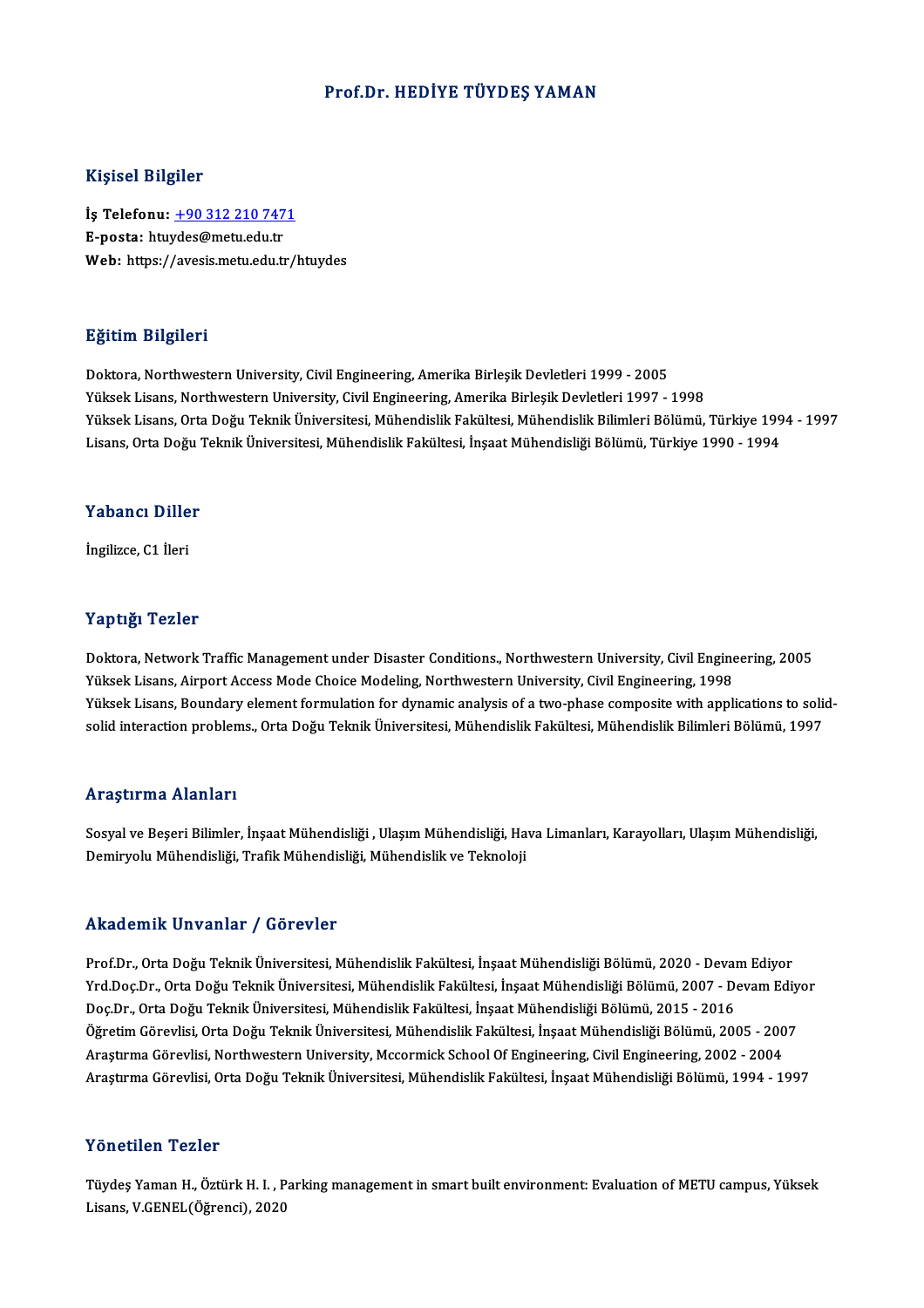TÜYDEŞ YAMAN H., AkIlli kart verilerinin kullanIlarak toplu ulaşIm güvenilirlik ölçütlerinin elde edilmesi: Konya<br>Sehrinden 3 örnek hat seksmesi, Yüksek Lisans, ESerwüz(Öğrensi), 2020 TÜYDEŞ YAMAN H., AkIllI kart verilerinin kullanIlarak toplu ulaşIm güveni<br>şehrinden 2 örnek hat çalışması, Yüksek Lisans, F.Sarıyüz(Öğrenci), 2020<br>Tüydes Yaman H., Evalustian of nail freight transportation in Turkey prior TÜYDEŞ YAMAN H., AkIllI kart verilerinin kullanIlarak toplu ulaşIm güvenilirlik ölçütlerinin elde edilmesi: Konya<br>şehrinden 2 örnek hat çalışması, Yüksek Lisans, F.Sarıyüz(Öğrenci), 2020<br>Tüydeş Yaman H., Evaluation of rail

şehrinden 2 örnek hat çalışması, Yüksek Lisans, F.Sarıyüz(Öğrenci), 2020<br>Tüydeş Yaman H., Evaluation of rail freight transportation in Turkey prior to deregulation, Doktora, A.CEBECİ(Öğrenci),<br>2020 Tüydeş Yaman H., Evaluation of rail freight transportation in Turkey prior to deregulation, Doktora, A.CEBECİ(Öğrenci)<br>2020<br>TÜYDEŞ YAMAN H., Kentsel büyük arterlerin yol güvenliğinin değerlendirilmesi ankara 1071 malazgirt

2020<br>TÜYDEŞ YAMAN H., Kentsel büyük arterlerin yol güv<br>çalışması., Yüksek Lisans, M.Demirel(Öğrenci), 2019<br>TÜYDES YAMAN H., Farklı fivatlandırma tablolarının TÜYDEŞ YAMAN H., Kentsel büyük arterlerin yol güvenliğinin değerlendirilmesi ankara 1071 malazgirt bulvarı durum<br>çalışması., Yüksek Lisans, M.Demirel(Öğrenci), 2019<br>TÜYDEŞ YAMAN H., Farklı fiyatlandırma tablolarının yol ke

çalışması., Yüksek Lisans, M.Demirel(Öğrenci), 2019<br>TÜYDEŞ YAMAN H., Farklı fiyatlandırma tablolarının yol kenarı<br>Caddesi örneği, Ankara., Yüksek Lisans, O.Fuat(Öğrenci), 2019<br>TÜYDES YAMAN H., CHARACTERISTICS OE CLOVERLEAE TÜYDEŞ YAMAN H., Farklı fiyatlandırma tablolarının yol kenarı parklanma karakteristikleri üzerindeki etkisi: Necatibey<br>Caddesi örneği, Ankara., Yüksek Lisans, O.Fuat(Öğrenci), 2019<br>TÜYDEŞ YAMAN H., CHARACTERISTICS OF CLOVE

Cadde<br>TÜYDI<br>2018<br>TÜYDI TÜYDEŞ YAMAN H., CHARACTERISTICS OF CLOVERLEAF INTERCHANGE IN TURKEY, Yüksek Lisans, E.GÖZI<br>2018<br>TÜYDEŞ YAMAN H., Evaluation of approach leg capacities at a signalized urban roundabout, Yüksek Lisans,<br>E CEM(Öğrengi), 2019

2018<br>TÜYDEŞ YAMAN H., Eva<br>E.CEM(Öğrenci), 2018<br>TÜYDES YAMAN H., TU

TÜYDEŞ YAMAN H., Evaluation of approach leg capacities at a signalized urban roundabout, Yüksek Lisans,<br>E.CEM(Öğrenci), 2018<br>TÜYDEŞ YAMAN H., TUNCAY K., DETECTING QUEUE LENGTH ON URBAN ARTERIALS USING FLOATING CAR DATA (FC E.CEM(Öğrenci), 2018<br>TÜYDEŞ YAMAN H., TUNCAY K., DETEC<br>Doktora, O.ALTINTAŞI(Öğrenci), 2018<br>TÜYDES YAMAN H., Evoluation of fasto TÜYDEŞ YAMAN H., TUNCAY K., DETECTING QUEUE LENGTH ON URBAN ARTERIALS USING FLOATING CAR DATA (FO<br>Doktora, O.ALTINTAŞI(Öğrenci), 2018<br>TÜYDEŞ YAMAN H., Evaluation of factors affecting mode choice of high-speed railway (HST)

Doktora, O.ALTINTAŞI(Öğrenci), 2<br>TÜYDEŞ YAMAN H., Evaluation of<br>Lisans, G.DALKIÇ(Öğrenci), 2017<br>TÜYDES YAMAN H. Türkiye'de yü TÜYDEŞ YAMAN H., Evaluation of factors affecting mode choice of high-speed railway (HST) users in Tu:<br>Lisans, G.DALKIÇ(Öğrenci), 2017<br>TÜYDEŞ YAMAN H., Türkiye'de yüksek hızlı tren (YHT) kullanıcılarının tür seçimini etkile

Lisans, G.DALKIÇ(Öğrenci), 2017<br>TÜYDEŞ YAMAN H., Türkiye'de yüksek hızlı tren (YHT) kullanıcılarının tür seçimini etkileyen fal<br>değerlendirilmesi., Yüksek Lisans, G.Dalkıç(Öğrenci), 2017<br>TÜYDEŞ YAMAN H., Modeling truck tra TÜYDEŞ YAMAN H., Türkiye'de yüksek hızlı tren (YHT) kullanıcılarının tür seçimini etkileyen faktörlerin

değerlendirilmesi., Yüksek Lisans, G.Dalkıç(Öğrenci), 2017<br>TÜYDEŞ YAMAN H., Modeling truck traffic in Turkey, Yüksek Lisans, M.FAYYAZ(Öğrenci), 2015<br>TÜYDEŞ YAMAN H., Determination of pedestrian level of service for walkway TÜYDEŞ YAMAN H., Modelin<br>TÜYDEŞ YAMAN H., Determi<br>P.KARATAŞ(Öğrenci), 2015<br>TÜYDES YAMAN H. Sebirici TÜYDEŞ YAMAN H., Determination of pedestrian level of service for walkways: METU campus example, Yüks<br>P.KARATAŞ(Öğrenci), 2015<br>TÜYDEŞ YAMAN H., Şehiriçi yol ağlarının trafik analizinde bluetooth teknolojisinin kullanımı.,

P.KARATAŞ(Öğrenci), 2015<br>TÜYDEŞ YAMAN H., Şehiriçi yol ağlarının trafik analizinde bluetooth teknolojisinin kullanımı., Yüksek Lisans,<br>Ş.Yücel(Öğrenci), 2015 TÜYDEŞ YAMAN H., Şehiriçi yol ağlarının trafik analizinde bluetooth teknolojisinin kullanımı., Yüksek Lisans,<br>Ş.Yücel(Öğrenci), 2015<br>TÜYDEŞ YAMAN H., Road freight transportation on Turkish tollways, Yüksek Lisans, A.MARDAN

Ş.Yücel(Öğrenci), 2015<br>TÜYDEŞ YAMAN H., Road freight transportation on Turkish tollways, Yüksek Lisans, A.MARDAN(Öğrenci), 2015<br>TÜYDEŞ YAMAN H., Estimation of traffic impact at signalized intersections around the proposed TÜYDEŞ YAMAN H., Road freight transportation on<br>TÜYDEŞ YAMAN H., Estimation of traffic impact at s<br>Ankara, Yüksek Lisans, A.ASGHAR(Öğrenci), 2015<br>TÜYDES YAMAN H. Has of bluateath technology fo TÜYDEŞ YAMAN H., Estimation of traffic impact at signalized intersections around the proposed health camp<br>Ankara, Yüksek Lisans, A.ASGHAR(Öğrenci), 2015<br>TÜYDEŞ YAMAN H., Use of bluetooth technology for traffic analysis in

Ankara, Yüksek Lisans, A.ASGHAR(Öğrenci), 2015<br>TÜYDEŞ YAMAN H., Use of bluetooth technology for traffic analysis in urban road networks, Yüksek Lisans,<br>Ş.YÜCEL(Öğrenci), 2015 TÜYDEŞ YAMAN H., Use of bluetooth technology for traffic analysis in urban road networks, Yüksek Lisans,<br>Ş.YÜCEL(Öğrenci), 2015<br>BABALIK E., TÜYDEŞ YAMAN H., High speed rail development in Turkey: Government policy, investm

Ş.YÜCEL(Öğrenci), 2015<br>BABALIK E., TÜYDEŞ YAMAN H., High speed rail develo<br>perspective, Yüksek Lisans, G.DALKIÇ(Öğrenci), 2014<br>TÜYDES YAMAN H. Identifiaation of traffia assident he BABALIK E., TÜYDEŞ YAMAN H., High speed rail development in Turkey: Government policy, investments and user<br>perspective, Yüksek Lisans, G.DALKIÇ(Öğrenci), 2014<br>TÜYDEŞ YAMAN H., Identification of traffic accident hot spots

perspective, Yüksek Lisans, G.DALKIÇ(Öğrenci), 2014<br>TÜYDEŞ YAMAN H., Identification of traffic accident hot spots and their characteristics in urban area by using GIS,<br>Yüksek Lisans, E.KUNDAKCI(Öğrenci), 2014 TÜYDEŞ YAMAN H., Identification of traffic accident hot spots and their characteristics in urban area by using GIS,<br>Yüksek Lisans, E.KUNDAKCI(Öğrenci), 2014<br>BABALIK E., TÜYDEŞ YAMAN H., Assessment and simulation of car acc

Yüksek Lisans, E.KUNDAKCI(Öğrenci), 2014<br>BABALIK E., TÜYDEŞ YAMAN H., Assessment and simulation of car acces<br>Tunali Hilmi Street in Ankara, Yüksek Lisans, M.DOĞAN(Öğrenci), 2014<br>TÜYDES YAMAN H., Estimation of road freight BABALIK E., TÜYDEŞ YAMAN H., Assessment and simulation of car access control policies in city center: The case of<br>Tunali Hilmi Street in Ankara, Yüksek Lisans, M.DOĞAN(Öğrenci), 2014<br>TÜYDEŞ YAMAN H., Estimation of road fre

Tunali Hilmi Street in Ankara, Yüksek Lisans, M.DOĞAN(Öğrenci), 2014<br>TÜYDEŞ YAMAN H., Estimation of road freight transportation emissions in Turkey, Doktora, M.ÖZEN(Öğrenci), ;<br>TÜYDEŞ YAMAN H., ODTÜ Yerleşkesinde sürdürüle TÜYDEŞ YAMAN H., Estima<br>TÜYDEŞ YAMAN H., ODTÜ<br>O.Altıntaşı(Öğrenci), 2013<br>TÜYDES YAMAN H., Evalua TÜYDEŞ YAMAN H., ODTÜ Yerleşkesinde sürdürülebilir ulaşım senaryolarının değerlendirilmes., Yüksek Lisans,<br>O.Altıntaşı(Öğrenci), 2013<br>TÜYDEŞ YAMAN H., Evaluation of pedestrian safety around bus stops using geographic infor

O.Altıntaşı(Öğrenci), 2013<br>TÜYDEŞ YAMAN H., Evaluation of pe<br>Lisans, İ.YÜKSEKOL(Öğrenci), 2012<br>TÜYDES YAMAN H. Analysis of somı TÜYDEŞ YAMAN H., Evaluation of pedestrian safety around bus stops using geographic information systems, Y<br>Lisans, İ.YÜKSEKOL(Öğrenci), 2012<br>TÜYDEŞ YAMAN H., Analysis of comprehension of traffic signs: A pilot study in Anka

Lisans, İ.YÜKSEKOL(Öğrenci), 2012<br>TÜYDEŞ YAMAN H., Analysis of comprehension of traffic signs: A pilot study in Ankara, Turkey, Yüksek Lisans,<br>E.KIRMIZIOĞLU(Öğrenci), 2010 TÜYDEŞ YAMAN H., Analysis of comprehension of traffic signs: A pilot study in Ankara, Turkey, Yüksek Lisans,<br>E.KIRMIZIOĞLU(Öğrenci), 2010<br>TÜYDEŞ YAMAN H., An approach to investigate relationship between speed and safety on

E.KIRMIZIOĞLU(Öğrenci)<br>TÜYDEŞ YAMAN H., An a<sub>l</sub><br>Z.ARDIÇ(Öğrenci), 2008<br>TÜYDES YAMAN H. An in TÜYDEŞ YAMAN H., An approach to investigate relationship between speed and safety on urban arterials, Yük<br>Z.ARDIÇ(Öğrenci), 2008<br>TÜYDEŞ YAMAN H., An integrated incident detection methodology with GPS-equipped vehicles, Yük

Z.ARDIÇ(Öğrenci), 2008<br>TÜYDEŞ YAMAN H., An integrated incident detection methodology with GPS-equipped vehicles, Yüksek Lisans,<br>S.DEMİROLUK(Öğrenci), 2007

### SCI, SSCI ve AHCI İndekslerine Giren Dergilerde Yayınlanan Makaleler

CI, SSCI ve AHCI İndekslerine Giren Dergilerde Yayınlanan Makaleler<br>I. Spatial Distribution of the Rail Freight Demand in Turkey Prior to Railway Reform<br>Cebesi A. TÜVDES YAMAN H. Jelem D. M. 7 SOGT VO TITLET INCONSIGENCE CH ON THE<br>Spatial Distribution of the Rail Freight<br>Cebeci A., TÜYDEŞ YAMAN H., Islam D. M. Z.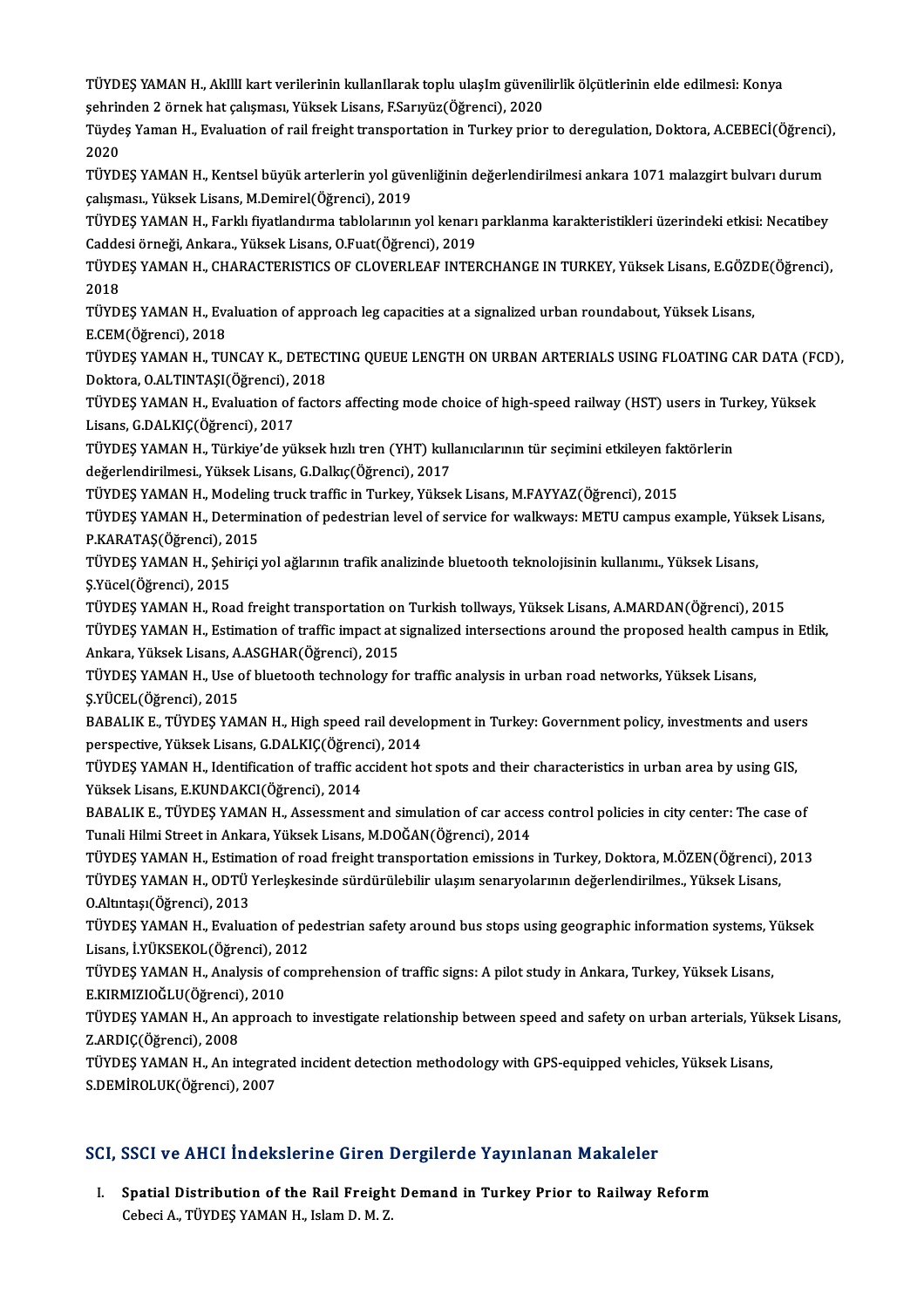Research in Transportation Business and Management, 2021 (SCI Expanded Indekslerine Giren Dergi)<br>ASSESSING THE LINK RETWEEN RAIL TRANSIT USAGE AND MULTIMODAL INTEGRATION

- Research in Transportation Business and Management, 2021 (SCI Expanded Indekslerine Giren Dergi<br>II. ASSESSING THE LINK BETWEEN RAIL TRANSIT USAGE AND MULTIMODAL INTEGRATION Research in Transportation Business and Management, 2<br>ASSESSING THE LINK BETWEEN RAIL TRANSIT US.<br>Özgür-Cevher Ö., Altıntaşı O., Tüydeş Yaman H., Babalık E.<br>Canadian Journal Of Civil Engineering, silt 000, sa 0, 2020 II. ASSESSING THE LINK BETWEEN RAIL TRANSIT USAGE AND MULTIMODAL INTEGRATION<br>Özgür-Cevher Ö., Altıntası O., Tüydes Yaman H., Babalık E. Canadian Journal Of Civil Engineering, cilt000, sa.0, 2020 (SCI Indekslerine Giren Dergi)
- III. Evaluating the Relation Between Station Area Design Parameters and Transit Usage for Urban Rail Systems in Ankara, Turkey

Ozgur-Cevher O., Altintasi O., TÜYDEŞ YAMAN H.

INTERNATIONAL JOURNALOF CIVIL ENGINEERING, cilt.18, sa.8, ss.951-966,2020 (SCI İndekslerineGirenDergi)

IV. GIS-based evaluation of the speed limit increase on urban arterial traffic safety in Ankara Kibar F.T., TÜYDEŞ YAMAN H. GIS-based evaluation of the speed limit increase on urban arterial traffic safet<br>Kibar F. T. , TÜYDEŞ YAMAN H.<br>ARABIAN JOURNAL OF GEOSCIENCES, cilt.13, sa.12, 2020 (SCI İndekslerine Giren Dergi)<br>Factors Affecting the Canac

V. Factors Affecting the Capacity Utilization of Road Freight Transport in Turkey ARABIAN JOURNAL OF GEOSCIENCES, contractors Affecting the Capacity Utiliz<br>ÖZEN M., Fayyav M., TÜYDEŞ YAMAN H.<br>TEKNIK DEPCL silt 21, so 2, so 0912, 092 Factors Affecting the Capacity Utilization of Road Freight Transport in<br>ÖZEN M., Fayyav M., TÜYDEŞ YAMAN H.<br>TEKNIK DERGI, cilt.31, sa.2, ss.9813-9832, 2020 (SCI İndekslerine Giren Dergi)<br>Quality of floating san data (EGD)

- VI. Quality of floating car data (FCD) as a surrogate measure for urban arterial speed<br>Altintasi O., Tüydeş Yaman H., Tuncay K. TEKNIK DERGI, cilt.31, sa.2, ss.9813-983<br>Quality of floating car data (FCD) a<br>Altintasi O., Tüydeş Yaman H., Tuncay K.<br>CANADIAN JOUPNAL OF CIVIL ENCINER CANADIANJOURNALOF CIVIL ENGINEERING, cilt.46, ss.1187-1198,2019 (SCI İndekslerineGirenDergi) Altintasi O., Tüydeş Yaman H., Tuncay K.<br>CANADIAN JOURNAL OF CIVIL ENGINEERING, cilt.46, ss.1187-1198, 2019 (SCI İndekslerine Giren Dergi)<br>VII. Evaluation of the pricing preferences and value of time for high speed rai
	-
	- CANADIAN JOURNAL OF CI<br>Evaluation of the pricing<br>Tüydeş Yaman H., Dalkıç G.<br>JOUPNAL OF THE FACULTY Evaluation of the pricing preferences and value of time for high speed rail (HSR) users in Turkey<br>Tüydeş Yaman H., Dalkıç G.<br>JOURNAL OF THE FACULTY OF ENGINEERING AND ARCHITECTURE OF GAZI UNIVERSITY, cilt.34, ss.255-273, 2 Tüydeş Yaman H., Dalkıç G.<br>JOURNAL OF THE FACULTY OF<br>(SCI İndekslerine Giren Dergi)<br>COMBETITIVENESS OF HSP

## JOURNAL OF THE FACULTY OF ENGINEERING AND ARCHITECTURE OF GAZI UNIVERSITY, cilt.34, ss.255-273, 201<br>(SCI Indekslerine Giren Dergi)<br>VIII. COMPETITIVENESS OF HSR IN TURKEY: CURRENT HSR CORRIDORS AND ESTIMATIONS FOR FUTURE<br>ON (SCI İn<br>COMP)<br>ONES<br>DALKE COMPETITIVENESS OF HSR<br>ONES<br>DALKIÇ G., TÜYDEŞ YAMAN H.<br>INTERNATIONAL JOURNAL OF

ONES<br>DALKIÇ G., TÜYDEŞ YAMAN H.<br>INTERNATIONAL JOURNAL OF TRANSPORT ECONOMICS, cilt.45, sa.4, ss.659-693, 2018 (SSCI İndekslerine Giren DALKI<br>INTERI<br>Dergi)<br>Verjeb INTERNATIONAL JOURNAL OF TRANSPORT ECONOMICS, cilt.45, sa.4, ss.659-693, 2<br>Dergi)<br>IX. Variability in Sidewalk Pedestrian Level of Service Measures and Rating<br>KARATAS SEVINEN B TÜVDES VAMAN H

## Dergi)<br>IX. Variability in Sidewalk Pedestrian Level of Service Measures and Rating<br>KARATAŞ SEVİNEN P., TÜYDEŞ YAMAN H. Variability in Sidewalk Pedestrian Level of Service Measures and Rating<br>KARATAŞ SEVİNEN P., TÜYDEŞ YAMAN H.<br>JOURNAL OF URBAN PLANNING AND DEVELOPMENT, cilt.144, sa.4, 2018 (SCI İndekslerine Giren Dergi)<br>Develening perferma

## X. Developing performance measures to evaluate impact of cross-county collaboration for populations with access and functional needs JOURNAL OF URBAN PLANNING AND<br>Developing performance measure<br>with access and functional needs<br>ALISAN O TÜVDES VAMAN H Kosats Developing performance measures to evaluate imp<br>with access and functional needs<br>ALİŞAN O., TÜYDEŞ YAMAN H., Kocatepe A., Ozguven E. E.<br>INTERNATIONAL JOURNAL OF DISASTER RISK REDUCTIC

INTERNATIONAL JOURNAL OF DISASTER RISK REDUCTION, cilt.31, ss.873-885, 2018 (SCI İndekslerine Giren<br>Dergi) ALİŞAN<br>INTERI<br>Dergi)<br>Evalua INTERNATIONAL JOURNAL OF DISASTER RISK REDUCTION, cilt.31<br>Dergi)<br>XI. Evaluation of Walkability and Pedestrian Level of Service

# Dergi)<br><mark>Evaluation of Walkability a</mark><br>TÜYDEŞ YAMAN H., Karatas P.<br>INTELLICENT TRANSPOPTATI

Evaluation of Walkability and Pedestrian Level of Service<br>TÜYDEŞ YAMAN H., Karatas P.<br>INTELLIGENT TRANSPORTATION AND PLANNING: BREAKTHROUGHS IN RESEARCH AND PRACTICE, ss.264-291,<br>2018 (SCLIndelislerine Ciren Dergi) TÜYDEŞ YAMAN H., Karatas P.<br>INTELLIGENT TRANSPORTATION AN<br>2018 (SCI İndekslerine Giren Dergi)<br>An assossment of the CO2 emissi INTELLIGENT TRANSPORTATION AND PLANNING: BREAKTHROUGHS IN RESEARCH AND PRACTICE, ss.264<br>2018 (SCI İndekslerine Giren Dergi)<br>XII. An assessment of the CO2 emissions reduction in high speed rail lines: Two case studies f

# 2018 (SCI İndekslerine Giren Dergi)<br>XII. An assessment of the CO2 emissions reduction in high speed rail lines: Two case studies from<br>Turkey Turkey<br>DALKIC G., BALABAN O., TUYDES-YAMAN H., CELIKKOL-KOCAK T.<br>JOURNAL OF CLEANER PRODUCTION, cilt.165, ss.746-761, 2017 (SCI İndekslerine Giren Dergi)<br>Fualuation of Walkability and Pedestrian Lavel of Sarvise.

DALKIC G., BALABAN O., TUYDES-YAMAN H., CELIKKOL-KOCAK T.

## XIII. Evaluation of Walkability and Pedestrian Level of Service **JOURNAL OF CLEANER PRODU<br>Evaluation of Walkability a<br>TÜYDEŞ YAMAN H., Karatas P.<br>ENCINEEPINC TOOLS AND SO**

TÜYDES YAMAN H., Karatas P.

ENGINEERING TOOLS AND SOLUTIONS FOR SUSTAINABLE TRANSPORTATION PLANNING, ss.30-57, 2017 (SCI<br>İndekslerine Giren Dergi) ENGINEERING TOOLS AND SOLUTIONS FOR SUSTAINABLE TRANSPORTATION PLANNING, ss.30-57, 2017 (SCI<br>Indekslerine Giren Dergi)<br>XIV. Benefits of Managing the Capacity of Special Needs Shelters with Cross-County Collaboration Case<br>S

## Indekslerine Giren<br>Benefits of Mana<br>Study in Florida<br>ALISANO Kesster Benefits of Managing the Capacity of Special Needs Shelt<br>Study in Florida<br>ALİŞAN O., Kocatepe A., Tuydes-Yaman H., Ozguven E. E. , Ozel H.<br>TRANSPORTATION RESEARCH RECORD *s*a 2604, sa 131,142,20 Study in Florida<br>ALİŞAN O., Kocatepe A., Tuydes-Yaman H., Ozguven E. E. , Ozel H.<br>TRANSPORTATION RESEARCH RECORD, sa.2604, ss.131-143, 2017 (SCI İndekslerine Giren Dergi)

### XV. BEST OPTION FOR REDUCING ON-CAMPUS PRIVATE CAR-BASED CO2 EMISSIONS: REDUCING VKT OR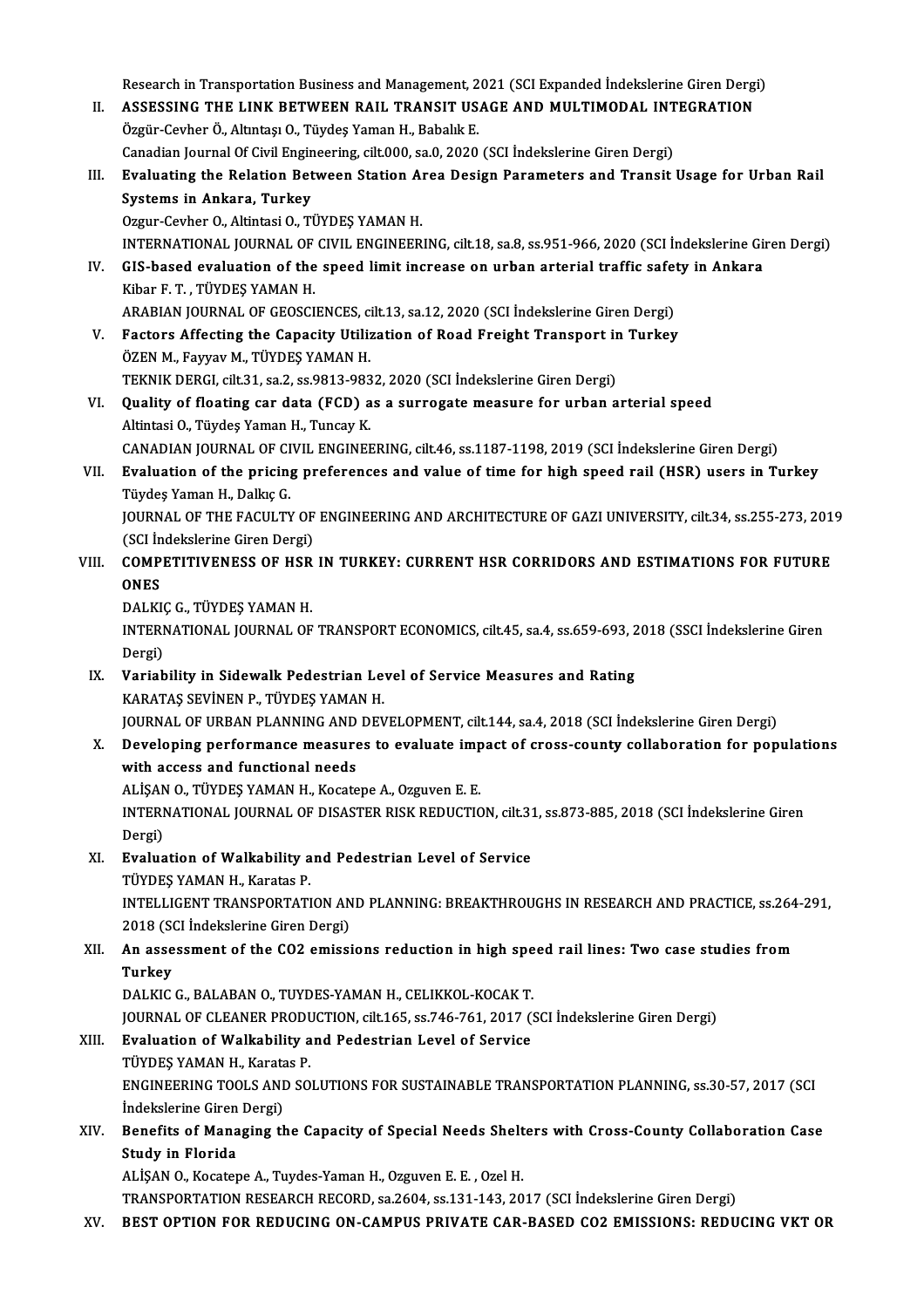### CONGESTION?

ALTINTAŞIO.,TÜYDEŞYAMANH.

CONGESTION?<br>ALTINTAȘI O., TÜYDEȘ YAMAN H.<br>METU JOURNAL OF THE FACULTY OF ARCHITECTURE, cilt.33, sa.1, ss.87-105, 2016 (AHCI İndekslerine Giren ALTINT<br>METU J<br>Dergi)<br>Petter METU JOURNAL OF THE FACULTY OF ARCHITECTURE, cilt.33, sa.1, ss.87-105, 2016 (AHCI Indekslerine Giren<br>Dergi)<br>XVI. Better estimation of origin-destination matrix using automated intersection movement count data<br>TUVDES VAMAN

Dergi)<br>Better estimation of origin-destination<br>TÜYDEŞ YAMAN H., ALTINTAŞI O., Sendil N.<br>CANADIAN JOUPNAL OE CIVIL ENCINEEPIN Better estimation of origin-destination matrix using automated intersection movement count d<br>TÜYDEŞ YAMAN H., ALTINTAŞI O., Sendil N.<br>CANADIAN JOURNAL OF CIVIL ENGINEERING, cilt.42, sa.7, ss.490-502, 2015 (SCI İndekslerine

TÜYDEŞ YAMAN H., ALTINTAŞI O., Sendil N.<br>CANADIAN JOURNAL OF CIVIL ENGINEERING, cilt.42, sa.7, ss.490-<br>XVII. Modeling demand management strategies for evacuations<br>TÜYDES VAMAN H. Ziljaskopoules A

- CANADIAN JOURNAL OF CIVIL ENGIN<br>Modeling demand management s<br>TÜYDEŞ YAMAN H., Ziliaskopoulos A.<br>ANNALS OF OPERATIONS PESEARCH Modeling demand management strategies for evacuations<br>TÜYDEŞ YAMAN H., Ziliaskopoulos A.<br>ANNALS OF OPERATIONS RESEARCH, cilt.217, sa.1, ss.491-512, 2014 (SCI İndekslerine Giren Dergi) TÜYDEŞ YAMAN H., Ziliaskopoulos A.<br>ANNALS OF OPERATIONS RESEARCH, cilt.217, sa.1, ss.491-512, 2014 (SCI İndekslerine Giren D<br>XVIII. Evaluation of emission cost of inefficiency in road freight transportation in Turkey<br>Ogen
- ANNALS OF OPERATIONS RI<br>Evaluation of emission company<br>Ozen M., TÜYDEŞ YAMAN H.<br>ENEPCY POLICY silt 62, 88.6 Evaluation of emission cost of inefficiency in road freight transp<br>Ozen M., TÜYDEŞ YAMAN H.<br>ENERGY POLICY, cilt.62, ss.625-636, 2013 (SCI İndekslerine Giren Dergi)<br>Comprehensibility of traffis signs among urban drivers in Ozen M., TÜYDEŞ YAMAN H.<br>ENERGY POLICY, cilt.62, ss.625-636, 2013 (SCI İndekslerine Giren Dergi)<br>XIX. Comprehensibility of traffic signs among urban drivers in Turkey<br>Kinmiziogly E. TÜYDES YAMAN H
- ENERGY POLICY, cilt.62, ss.625-63<br>Comprehensibility of traffic si<br>Kirmizioglu E., TÜYDEŞ YAMAN H.<br>ACCIDENT ANALYSIS AND PREVE Comprehensibility of traffic signs among urban drivers in Turkey<br>Kirmizioglu E., TÜYDEŞ YAMAN H.<br>ACCIDENT ANALYSIS AND PREVENTION, cilt.45, ss.131-141, 2012 (SSCI İndekslerine Giren Dergi)<br>Tabu basad beunistis annuasab far Kirmizioglu E., TÜYDEŞ YAMAN H.<br>ACCIDENT ANALYSIS AND PREVENTION, cilt.45, ss.131-141, 2012 (SSCI İndekslerine Giren Der<br>XX. Tabu-based heuristic approach for optimization of network evacuation contraflow<br>Twrdes H. Ziliesk
- ACCIDENT ANALYSIS AND P<br>Tabu-based heuristic app<br>Tuydes H., Ziliaskopoulos A.<br>NETWORK MODELING 2006 XX. Tabu-based heuristic approach for optimization of network evacuation contraflow<br>Tuydes H., Ziliaskopoulos A.<br>NETWORK MODELING 2006, sa.1964, ss.157-168, 2006 (SCI İndekslerine Giren Dergi)

### Diğer Dergilerde Yayınlanan Makaleler

- Iger Dergilerde Yayınlanan Makaleler<br>I. Utilization of RFID data to evaluate characteristics of private car commuters in Middle East<br>Technical University campus TECHNICAL TRIMATION<br>Utilization of RFID data to ev<br>Technical University campus<br>ALTINTASLO TÜVDES VAMAN H Utilization of RFID data to eva<br>Technical University campus<br>ALTINTAŞI O., TÜYDEŞ YAMAN H.<br>PAMIKKALE UNIVERSITY JOUPN. Technical University campus<br>ALTINTAȘI O., TÜYDEȘ YAMAN H.<br>PAMUKKALE UNIVERSITY JOURNAL OF ENGINEERING SCIENCES-PAMUKKALE UNIVERSITESI MUHENDISLIK<br>PILIMI EPLDERCISL Gilt 22, co 2, co 171 177, 2016 (ESCLI Indekslering Giron ALTINTAȘI O., TÜYDEȘ YAMAN H.<br>PAMUKKALE UNIVERSITY JOURNAL OF ENGINEERING SCIENCES-PAMUKKALE UNI<br>BILIMLERI DERGISI, cilt.22, sa.3, ss.171-177, 2016 (ESCI İndekslerine Giren Dergi)<br>Türkiye de Beten Vel Betensiyeli Cöstergel PAMUKKALE UNIVERSITY JOURNAL OF ENGINEERIN<br>BILIMLERI DERGISI, cilt.22, sa.3, ss.171-177, 2016 (I<br>II. Türkiye de Beton Yol Potansiyeli Göstergeleri BILIMLERI DERGISI, cilt.22, sa.3, ss.171-177, 2016 (ESCI İndekslerine Giren Dergi)<br>Türkiye de Beton Yol Potansiyeli Göstergeleri<br>TÜYDEŞ YAMAN H., ÖZEN M.
- Türkiye de Beton Yol Potansiyeli Göstergeleri<br>TÜYDEŞ YAMAN H., ÖZEN M.<br>Çimento ve Beton Dünyası, cilt.108, ss.74-91, 2014 (Diğer Kurumların Hakemli Dergileri)<br>Matamatikası Prosyamlama Kullanarak Katkılı Cimanta Bilasanları

III. Matematiksel Programlama Kullanarak Katkılı Çimento Bileşenlerinin Oranlarının Tahmini<br>ŞENDİL M. N., TÜYDEŞ YAMAN H. Çimento ve Beton Dünyası, cilt.108<br>Matematiksel Programlama Ku<br>ŞENDİL M. N. , TÜYDEŞ YAMAN H.<br>Gimente ve Betan Dünyası, silt.06 Matematiksel Programlama Kullanarak Katkılı Çimento Bileşenlerinin Oranlar:<br>ŞENDİL M.N., TÜYDEŞ YAMAN H.<br>Çimento ve Beton Dünyası, cilt.96, ss.74-86, 2014 (Diğer Kurumların Hakemli Dergileri)<br>Türkiye de Sehirlereresı Yük T ŞENDİL M. N. , TÜYDEŞ YAMAN H.<br>Çimento ve Beton Dünyası, cilt.96, ss.74-86, 2014 (Diğer Kurumların Hake<br>IV. Türkiye de Şehirlerarası Yük Trafiği CO2 Emisyonlarının Tahmini<br>ÖZEN M. TÜYDES YAMAN H

Çimento ve Beton Dünyası, ci<br>Türkiye de Şehirlerarası<br>ÖZEN M., TÜYDEŞ YAMAN H.<br>Süleyman Demirel Üniversite IV. Türkiye de Şehirlerarası Yük Trafiği CO2 Emisyonlarının Tahmini<br>ÖZEN M., TÜYDEŞ YAMAN H.<br>Süleyman Demirel Üniversitesi Fen Bilimleri Enstitüsü Dergisi, cilt.17, sa.3, ss.56-64, 2013 (Diğer Kurumların<br>Hakemli Dergileri) ÖZEN M., TÜYDEŞ YAMAN H.

### Kitap & Kitap Bölümleri

- Itap & Kitap Bölümleri<br>I. Monitoring Urban Traffic from Floating Car Data (FCD): Using Speed or a Los-Based State Measure<br>ALTINTASLO TÜVDES VAMAN H. TUNGAV K **Monitoring Urban Traffic from Floating<br>ALTINTAŞI O., TÜYDEŞ YAMAN H., TUNCAY K.<br>Directions of Development of Transport Natu** Monitoring Urban Traffic from Floating Car Data (FCD): Using Speed or a Los-Based State Meası<br>ALTINTAŞI 0., TÜYDEŞ YAMAN H., TUNCAY K.<br>Directions of Development of Transport Networks and Traffic Engineering, Macioszek E., ALTINTAȘI O., TÜYDEȘ YAMAN H., TUNCAY K.<br>Directions of Development of Transport Networks and Traffic Engineering, Macioszek E., Sierpiński G., Editör,<br>Springer, Cham, ss.163-173, 2019 Directions of Development of Transport Networks and Traffic Eng<br>Springer, Cham, ss.163-173, 2019<br>II. Evaluation of Walkability and Pedestrian Level of Service<br>TÜVDES VAMAN H. KARATAS SEVINEN B
- Springer, Cham, ss.163-173, 2019<br><mark>Evaluation of Walkability and Pedest</mark><br>TÜYDEŞ YAMAN H., KARATAŞ SEVİNEN P.<br>Engineering Teela and Selutions for Susta Evaluation of Walkability and Pedestrian Level of Service<br>TÜYDEŞ YAMAN H., KARATAŞ SEVİNEN P.<br>Engineering Tools and Solutions for Sustainable Transportation Planning, Knoflacher Hermann, Ocalir-Akunal Ebru<br>V. Editär JCLClo TÜYDEŞ YAMAN H., KARATAŞ SEVİNEN P.<br>Engineering Tools and Solutions for Sustainable T<br>V., Editör, IGI Global, Hershey, PA, ss.30-57, 2017<br>Evacuations in Traffic Management Challene Engineering Tools and Solutions for Sustainable Transportation Planning, K<br>V., Editör, IGI Global, Hershey, PA, ss.30-57, 2017<br>III. Evacuations in Traffic Management Challenges in Terrorist Attacks
-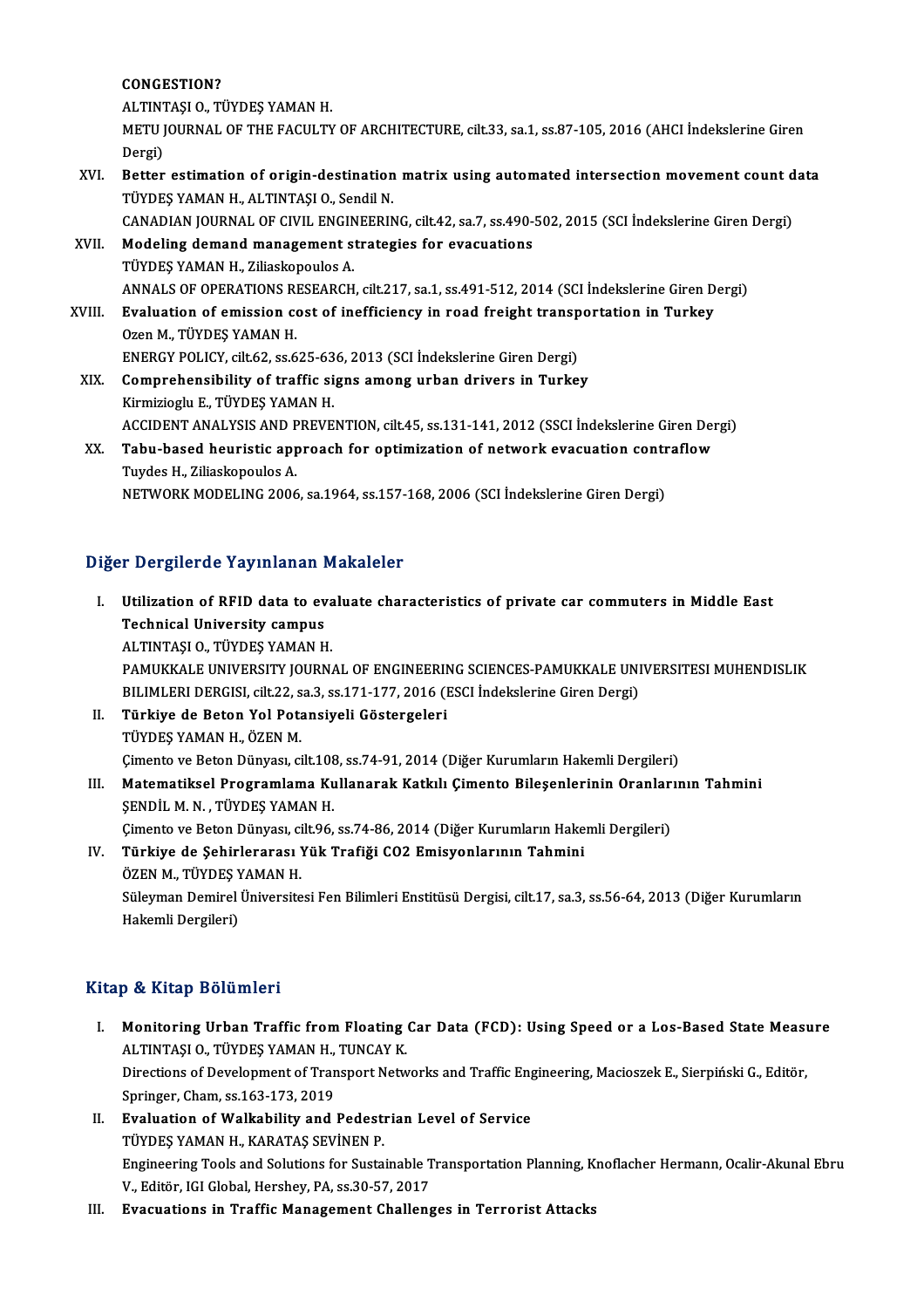Tüydeş Yaman H.

Tüydeş Yaman H.<br>Transportation Security Against Terrorism, Mete Tahmisoğlu,Çınar Özen, Editör, IOS Press , Amsterdam, ss.162-<br>184, 2000 Tüydeş Yar<br>Transporta<br>184, 2009

# 184,2009<br>Hakemli Kongre / Sempozyum Bildiri Kitaplarında Yer Alan Yayınlar

|       | Hakemli Kongre / Sempozyum Bildiri Kitaplarında Yer Alan Yayınlar                                                                            |
|-------|----------------------------------------------------------------------------------------------------------------------------------------------|
| L.    | On Strategies Improving Accuracy of Speed Prediction from Floating Car Data (FCD)<br>Tüydeş Yaman H., Kocamaz K., Tuncay K., Çınar B.        |
|       | https://ace2020.org/en/, İstanbul, Türkiye, 6 - 08 Eylül 2021, cilt.1, ss.1425-1432                                                          |
| П.    | Value of Time Evaluation of High Speed Railway Users in Turkey                                                                               |
|       | DALKIÇ MELEK G, TÜYDEŞ YAMAN H.                                                                                                              |
|       | European Transport Conference 2020, Milan, İtalya, 9 Ekim - 11 Eylül 2020                                                                    |
| Ш.    | Evaluation of Potential Impact of Logistics Centers on Rail Freight Sector in Turkey                                                         |
|       | Cebeci A., DALKIÇ MELEK G., TÜYDEŞ YAMAN H.                                                                                                  |
| IV.   | European Transport Conference 2020, Milan, İtalya, 9 - 11 Eylül 2020                                                                         |
|       | LESSONS LEARNT FROM AN ASSESSMENT OF PUBLIC TRANSIT DATA: CASE STUDY OF KONYA,                                                               |
|       | <b>TURKEY</b><br>Afshar A. A. K., nalçakar z., kurhan m., TÜYDEŞ YAMAN H.                                                                    |
|       | EUROPEAN TRANSPORT CONFERENCE, 9 - 11 Eylül 2020                                                                                             |
| V.    | Importance of Spatiotemporal Evaluation of Public Transportation Metrics                                                                     |
|       | Tüydeş Yaman H., Dalkıç Melek G., Karagumus E., Cottrıll C. D.                                                                               |
|       | European Transport Conference 2020, Milan, İtalya, 9 - 11 Eylül 2020                                                                         |
| VI.   | Challenges of Safe Urban Speed Management in Developing Countries                                                                            |
|       | TÜRE KİBAR F., TÜYDEŞ YAMAN H.                                                                                                               |
|       | ICEARC'19-International Civil Engineering and Architecture Conference 2019, 17 - 20 Nisan 2019                                               |
| VII.  | Traffic Event Related Blog Post Classification by Using Traffic Related Named Entities                                                       |
|       | Dundar Unsal A., Tuydes-Yaman H., KARAGÖZ P.                                                                                                 |
|       | 2018 IEEE International Smart Cities Conference, ISC2 2018, Missouri, Amerika Birleşik Devletleri, 16 - 19 Eylül                             |
|       | 2018                                                                                                                                         |
| VIII. | EVALUATING QUALITY AND PENETRATION RATE RELATION FOR COMMERCIALLY AVAILABLE                                                                  |
|       | <b>FLOATING CAR DATA (FCD)</b>                                                                                                               |
|       | ALTINTAȘI O., TÜYDEȘ YAMAN H., TUNCAY K.                                                                                                     |
|       | TRB 2019 Annual Meeting, Washington, Kiribati, 13 - 17 Ocak 2019                                                                             |
| IX.   | From Smart Sustainable Cities to Smart Buildings: a Top to Bottom Approach                                                                   |
|       | Parlak A. S. , Atasoy G., Öztürk H. I. , Akçamete Güngör A., Dikmen Toker İ., Tüydeş Yaman H.                                                |
|       | 5th international Project and Construction Management Conference (IPCMC2018), Girne, Kibris (Kktc), 16 - 18                                  |
|       | Kasım 2018                                                                                                                                   |
| Χ.    | Investigation of Traffic Safety Effects of Speed Limit Increases in Main Arterials                                                           |
|       | TÜRE KİBAR F., TÜYDEŞ YAMAN H.                                                                                                               |
| XI.   | 13th Advances in Civil Engineering Congress, İzmir, Türkiye, 12 - 14 Eylül 2018                                                              |
|       | Impact of Raised Pedestrian Crosswalk Design on Vehicle Travel: Case Study at METU<br>Kazemi Afshar A. I. A., TÜRE KİBAR F., TÜYDEŞ YAMAN H. |
|       | 13th Advances in Civil Engineering Congress, İzmir, Türkiye, 12 - 14 Eylül 2018                                                              |
|       | Event Related Blog Post Classification by Using Traffic Related Named Entities                                                               |
| XII.  | Ahmet Dündar Ü., Tüydeş Yaman H., Karagöz P.                                                                                                 |
|       | Int. Smart Cities Conf (ISC2), Kentucky, Amerika Birleşik Devletleri, 16 - 19 Eylül 2018                                                     |
| XIII. | Commute Modal Preferences of Middle East Technical University (METU) Students                                                                |
|       | DALKIÇ G., KARATAŞ SEVİNEN P., TÜYDEŞ YAMAN H.                                                                                               |
|       | 13th INTERNATIONAL CONGRESS ON ADVANCES IN CIVIL ENGINEERING, İzmir, Türkiye, 12 - 14 Eylül 2018                                             |
| XIV.  | Perception of Parking Pricing and Willingness-to-Pay (WTP): A Preliminary Evaluation among METU                                              |
|       |                                                                                                                                              |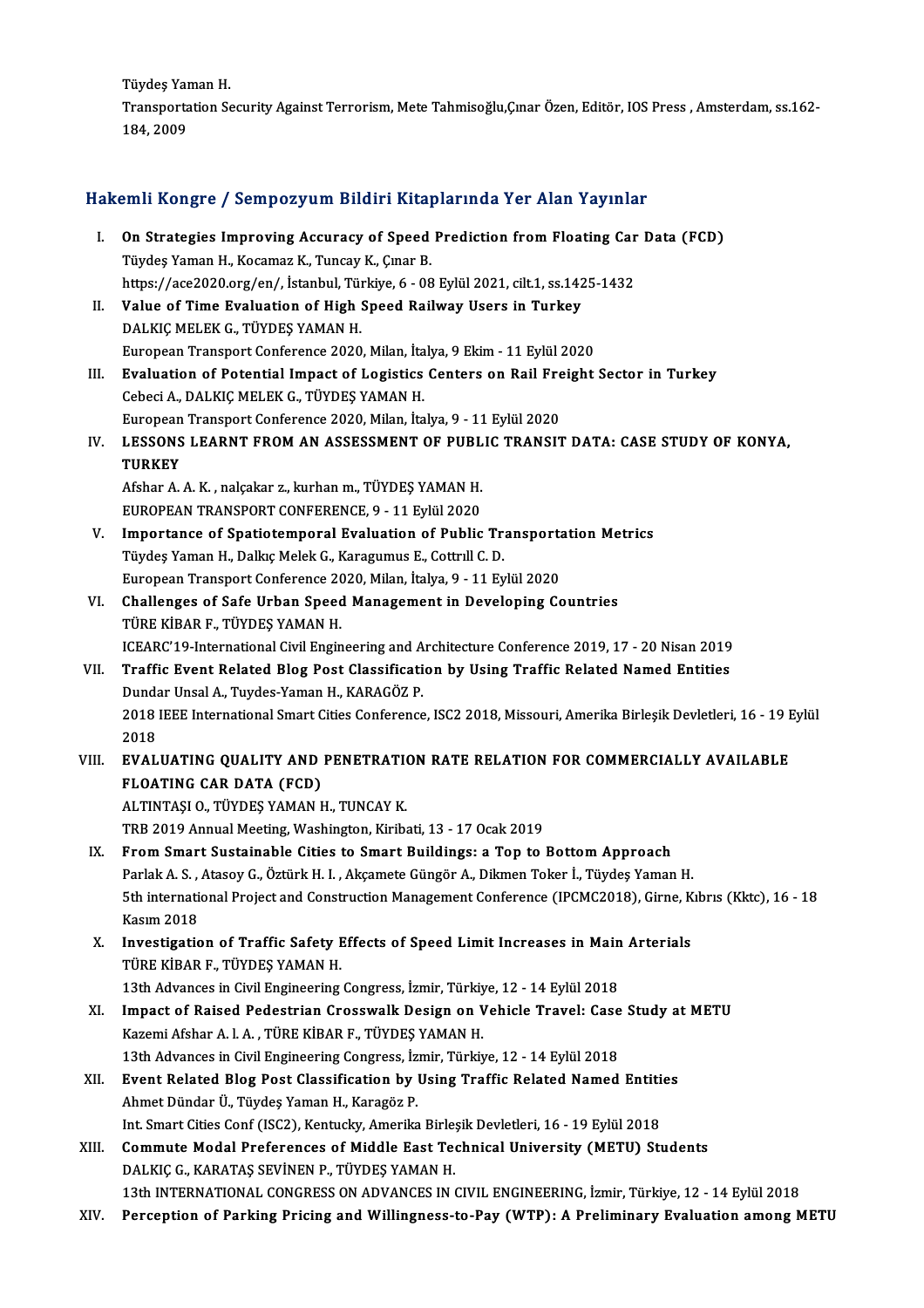Campus Users İpekyuz B., GENEL V., ÖZTÜRK O. F., ÖZ B., ÖZTÜRK H. I., TÜYDEŞ YAMAN H. 13th Advances in Civil Engineering Congress, İzmir, Türkiye, 12 - 14 Eylül 2018 ipekyuz B., GENEL V., ÖZTÜRK O. F. , ÖZ B., ÖZTÜRK H. I. , TÜYDEŞ YAMAN H.<br>13th Advances in Civil Engineering Congress, İzmir, Türkiye, 12 - 14 Eylül 2018<br>XV. Perception of parking pricing and willingness-to-pay (WTP): 13th Advances<br>Perception of<br>campus users<br>iperviiz p. CEN Perception of parking pricing and willingness-to-pay (WTP): A preli:<br>campus users<br>İPEKYÜZ B., GENEL V., ÖZTÜRK O. F. , ÖZ B., ÖZTÜRK H. I. , TÜYDEŞ YAMAN H.<br>12th International Congress on Advances in Civil Engineering 12 , campus users<br>13th International Congress on Anti-International Congress on Advances Vamanting, XVI. Distribution of Time Headways on Approach Legs of an Urban Signalized Roundabout: A Case Study 13th International Congress on Advances in Civil Engineering, 12 - 14 Eylül 2018 Saltık E.C., TÜYDEŞ YAMAN H. in Konya<br>Saltık E. C. , TÜYDEŞ YAMAN H.<br>13th International Congress on Advances in Civil Engineering, 12 - 14 Eylül 2018<br>Traffia Elew Charasteristics of an Urban Arterial Based en Different Tra XVII. Traffic Flow Characteristics of an Urban Arterial Based on Different Traffic Flow Models<br>ALTINTASI O., TÜYDES YAMAN H., TUNCAY K. 13th International Congress on Advances in C<br>Traffic Flow Characteristics of an Urban<br>ALTINTAȘI O., TÜYDEŞ YAMAN H., TUNCAY K. Traffic Flow Characteristics of an Urban Arterial Based on Different Traffic Flow Moore<br>ALTINTAȘI O., TÜYDEȘ YAMAN H., TUNCAY K.<br>13th International Congress on Advances in Civil Engineering, İzmir, Türkiye, 12 - 14 Eylül 2 ALTINTAŞI O., TÜYDEŞ YAMAN H., TUNCAY K.<br>13th International Congress on Advances in Civil Engineering, İzmir, Türkiye, 12 - 14 Eylül 2018<br>XVIII. AN EVALUATION INDEX FOR MONITORING INTELLIGENT TRANSPORTATION SYSTEMS (IT 13th International<br>**AN EVALUATION<br>DEVELOPMENT**<br>DÜNDAR S. EVPE AN EVALUATION INDEX FOR MONITORING INTELLIGENT TRANSPORTATION SYS<br>DEVELOPMENT<br>DÜNDAR S., EVREN G., HÜNER E. E. , KARATAŞ SEVİNEN P., TÜYDEŞ YAMAN H., İPEKYÜZ B.<br>ACE2019. - 12th INTERNATIONAL CONCRESS ONADVANCES IN CIVIL EN DEVELOPMENT<br>DÜNDAR S., EVREN G., HÜNER E. E. , KARATAŞ SEVİNEN P., TÜYDEŞ YAMAN H., İPEKYÜZ B.<br>ACE2018 - 13th INTERNATIONAL CONGRESS ONADVANCES IN CIVIL ENGINEERING, 12 - 14 Eylül 2018 DÜNDAR S., EVREN G., HÜNER E. E. , KARATAŞ SEVİNEN P., TÜYDEŞ YAMAN H., İPEKYÜZ B.<br>ACE2018 - 13th INTERNATIONAL CONGRESS ONADVANCES IN CIVIL ENGINEERING, 12 - 14 Eylül 2018<br>XIX. A First Evaluation of the Relationship b ACE2018 - 13th INTERNATIONAL CO<br>A First Evaluation of the Relatio<br>The Cases of Two Turkish Cities<br>DAL*VIC C* TUVDES VAMAN H DELA A First Evaluation of the Relationship bet<br>The Cases of Two Turkish Cities<br>DALKIÇ G., TÜYDEŞ YAMAN H., DELAPLACE M.<br>International Congress on High Speed Bail: Tea The Cases of Two Turkish Cities<br>DALKIÇ G., TÜYDEŞ YAMAN H., DELAPLACE M.<br>International Congress on High Speed Rail: Technologies and Long Term Impacts, Ciudad-Real, İspanya, 4 - 06<br>Ekim 2017, ss.409-433 DALKIC G., TÜYDES YAMAN H., DELAPLACE M. International Congress on High Speed Rail: Technologies and Long Term Impacts, Ciudad-Real, İspanya, 4<br>Ekim 2017, ss.409-433<br>XX. Planning for a Successful Development of Intelligent Transportation Systems (ITS) in Turkey<br>D Ekim 2017, ss.409-433<br>Planning for a Successful Development of Intelligent Transportation Systems (IT<br>DÜNDAR S., TÜYDEŞ YAMAN H., İPEKYÜZ B., KARATAŞ SEVİNEN P., HÜNER E. E. , EVREN G.<br>1ST INTERNATIONAL CONEERENCE ON INTEL Planning for a Successful Development of Intelligent Transportation Systems (ITS) in Turkey<br>DÜNDAR S., TÜYDEŞ YAMAN H., İPEKYÜZ B., KARATAŞ SEVİNEN P., HÜNER E. E. , EVREN G.<br>1ST INTERNATIONAL CONFERENCE ON INTELLIGENT TRA DÜNDAR S., TÜYDEŞ YAMAN H., İPEKYÜZ B., KARAT<br>1ST INTERNATIONAL CONFERENCE ON INTELLIGE<br>XXI. Barriers to Walking Among College Students<br>TÜYDES YAMAN H. ÖZ B. KARATAS SEVİNEN B. D. 1ST INTERNATIONAL CONFERENCE ON INTELLIGENT TRAI<br>Barriers to Walking Among College Students<br>TÜYDEŞ YAMAN H., ÖZ B., KARATAŞ SEVİNEN P., DALKIÇ G.<br>Transportation Beseersh Board 97th Annual Meeting, 7, 11 Barriers to Walking Among College Students<br>TÜYDEŞ YAMAN H., ÖZ B., KARATAŞ SEVİNEN P., DALKIÇ G.<br>Transportation Research Board 97th Annual Meeting, 7 - 11 Ocak 2018<br>REREORMANCE AND COST OF CROSS COUNTY COLLARORATION TÜYDEŞ YAMAN H., ÖZ B., KARATAŞ SEVİNEN P., DALKIÇ G.<br>Transportation Research Board 97th Annual Meeting, 7 - 11 Ocak 2018<br>XXII. PERFORMANCE AND COST OF CROSS-COUNTY COLLABORATION IN SPECIAL NEEDS SHELTER (SpNS)<br>PLANNING Transportati<br>PERFORMA<br>PLANNING ALİŞAN O., TÜYDEŞ YAMAN H., KOCATEPE A., ÖZGÜVEN E. E. Transportation Research Board's 97th Annual Meeting, Washington, Kiribati, 07 Ocak 2018 ALİŞAN O., TÜYDEŞ YAMAN H., KOCATEPE A., ÖZGÜVEN E. E.<br>Transportation Research Board's 97th Annual Meeting, Washington, Kiribati, 07 Ocak 2018<br>XXIII. A first evaluation of the relationship between High Speed Rail (HSR) Transportation Research Board's 97th Annual<br>A first evaluation of the relationship be<br>Turkey: The cases of two Turkish cities<br>DALKIC C. TÜVDES VAMAN H. DELAPLACE N A first evaluation of the relationship bet<mark>v</mark><br>Turkey: The cases of two Turkish cities<br>DALKIÇ G., TÜYDEŞ YAMAN H., DELAPLACE M.<br>International Congress on High Speed Bail Civ. Turkey: The cases of two Turkish cities<br>DALKIÇ G., TÜYDEŞ YAMAN H., DELAPLACE M.<br>International Congress on High Speed Rail, Ciudad-Real, İspanya, 4 - 06 Ekim 2017 DALKIÇ G., TÜYDEŞ YAMAN H., DELAPLACE M.<br>International Congress on High Speed Rail, Ciudad-Real, İspanya, 4 - 06 Ekim 2017<br>XXIV. An assessment of the CO2 emissions reduction in high speed rail lines:Two case studies fr International Congress on High Speed Rail, Ciudad-Real, İspany<br>An assessment of the CO2 emissions reduction in high<br>DALKIÇ G., BALABAN O., TÜYDEŞ YAMAN H., Celikkol-Kocak T.<br>International Congress on High Speed Bail, Ciuda An assessment of the CO2 emissions reduction in high speed rail lines:Tw<br>DALKIÇ G., BALABAN O., TÜYDEŞ YAMAN H., Celikkol-Kocak T.<br>International Congress on High Speed Rail, Ciudad-Real, İspanya, 4 - 06 Ekim 2017<br>An Assess DALKIÇ G., BALABAN O., TÜYDEŞ YAMAN H., Celikkol-Kocak T.<br>International Congress on High Speed Rail, Ciudad-Real, İspanya, 4 - 06 Ekim 2017<br>XXV. An Assessment of the CO2 emissions reduction in high speed rail lines: Two ca Internati<br>An Asse<br>Turkey<br><sup>Dolge</sup> <sup>C</sup> An Assessment of the CO2 emissions reduction in<br>Turkey<br>Dalgıç G., Balaban O., Tüydeş Yaman H., Çelikkol Koçak T.<br>International Congress On High Speed Bail Technologies Turkey<br>Dalgıç G., Balaban O., Tüydeş Yaman H., Çelikkol Koçak T.<br>International Congress On High Speed Rail Technologies and long term impacts, Madrid, İspanya, 4 - 06 Ekim 2017<br>High Speed Bail (HSB) Haars and Travel Charac Dalgıç G., Balaban O., Tüydeş Yaman H., Çelikkol Koçak T.<br>International Congress On High Speed Rail Technologies and long term imp<br>XXVI. High-Speed Rail (HSR) Users and Travel Characteristics in Turkey<br>Celikkol-Kocak T International Congress On High Speed Rail Techn<br>High-Speed Rail (HSR) Users and Travel Ch<br>Celikkol-Kocak T., DALKIÇ G., TÜYDEŞ YAMAN H.<br>10th International Scientific Conference on Trans High-Speed Rail (HSR) Users and Travel Characteristics in Turkey<br>Celikkol-Kocak T., DALKIÇ G., TÜYDEŞ YAMAN H.<br>10th International Scientific Conference on Transportation Science and Technology (TRANSBALTICA), Vilnius,<br>Lity Celikkol-Kocak T., DALKIÇ G., TÜYDEŞ YAMAN H.<br>10th International Scientific Conference on Trans<br>Litvanya, 4 - 05 Mayıs 2017, cilt.187, ss.212-221<br>Bonofite of Managing Sposial Noode Shelter 10th International Scientific Conference on Transportation Science and Technology (TRANSBALTICA), V<br>Litvanya, 4 - 05 Mayıs 2017, cilt.187, ss.212-221<br>XXVII. Benefits of Managing Special Needs Shelters (SpNS) Capacities wit Litvanya, 4 - 05 Mayıs 2017, cilt.187, ss.212-221<br>Benefits of Managing Special Needs Shelters (SpNS<br>Collaboration: A Case Study Application in Florida<br>ALISAN O *VOCATERE* A TÜVDES VAMAN H. ÖZGÜVEN E Benefits of Managing Special Needs Shelters (SpNS) Capacitie<br>Collaboration: A Case Study Application in Florida<br>ALİŞAN 0., KOCATEPE A., TÜYDEŞ YAMAN H., ÖZGÜVEN E. E. , ÖZEL H.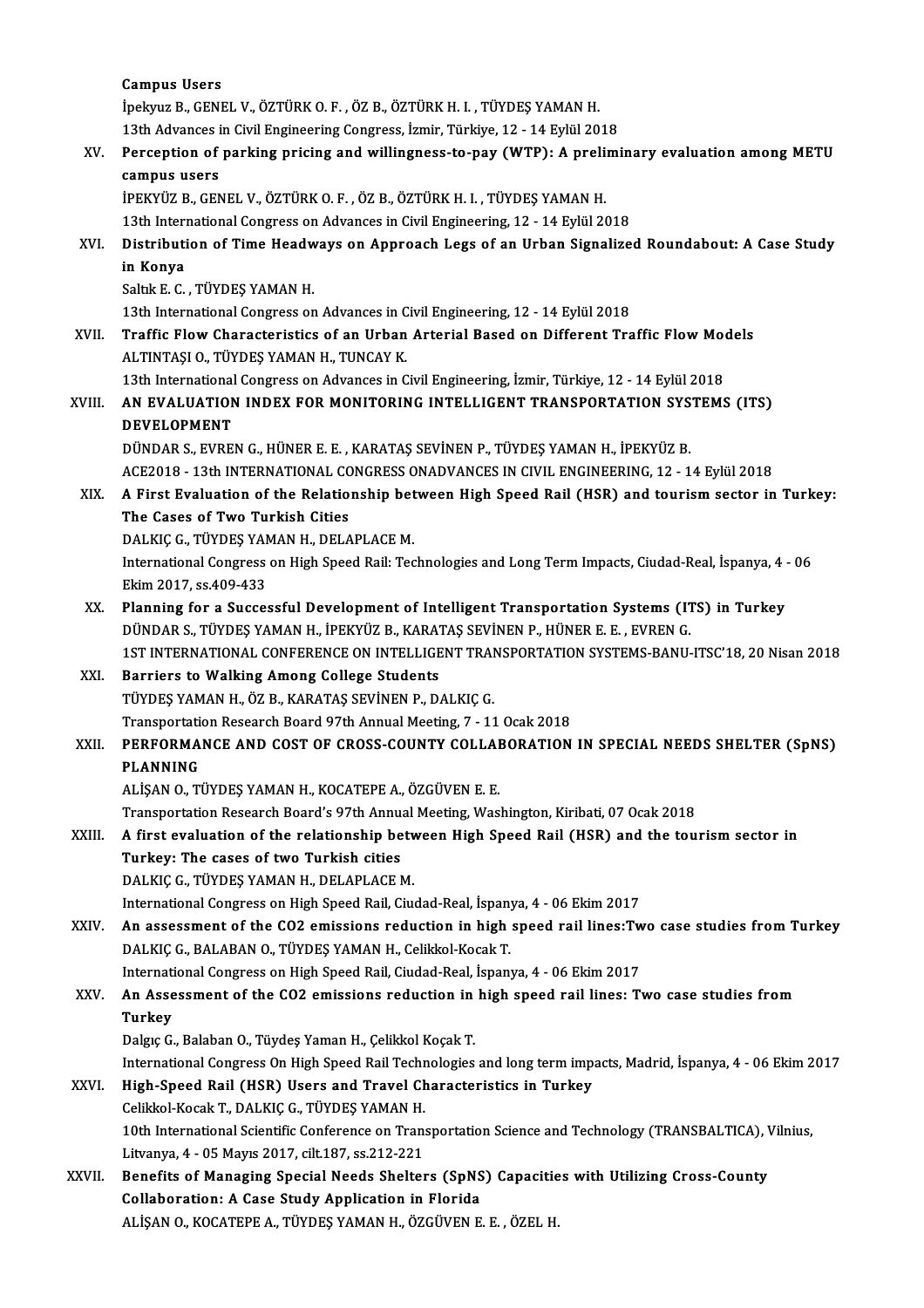Transportation Research Board 96th Annual Meeting, 8 - 12 Ocak 2017

Transportation Research Board 96th Annual Meeting, 8 - 12 Ocak 2017<br>XXVIII. Evaluation of Walkability Among METU Students via Traditional Survey Versus Route-Based Data Transportation Research Board 96th Annual Meeting, 8 - 12 Ocak 20<br>Evaluation of Walkability Among METU Students via Traditio<br>TÜYDEŞ YAMAN H., KARATAŞ SEVİNEN P., TAGMAT Z. P. , DALKIÇ G.<br>Transportation Bessarab Board 96th Evaluation of Walkability Among METU Students via Traditional Survey Versus Rot<br>TÜYDEŞ YAMAN H., KARATAŞ SEVİNEN P., TAGMAT Z. P. , DALKIÇ G.<br>Transportation Research Board 96th Annual Meeting, Washington, Kiribati, 8 - 12 TÜYDEŞ YAMAN H., KARATAŞ SEVİNEN P., TAGMAT Z. P. , DALKIÇ G.<br>Transportation Research Board 96th Annual Meeting, Washington, K<br>XXIX. Akıllı Kentler ve Akıllı Ulaşım<br>TÜYDEŞ YAMAN H. Transportation Research Board 96th Annual Meeting, Washington, Kiribati, 8 - 12 Ocak 2017 Akıllı Kentler ve Akıllı Ulaşım<br>TÜYDEŞ YAMAN H.<br>Smart Metropoles IStanbul:Integrated solutions for Sustainable and Smart Buildings Cities, Türkiye, 13 - 15 Ekim TÜYDI<br>Smart<br>2016<br>Ident Smart Metropoles IStanbul:Integrated solutions for Sustainable and Smart Buildings Cities, Türkiye, 13 - 15 Ekim<br>2016<br>XXX. Identification of Temporal Variations in Speed Patterns for Urban Arterials Using Floating Car Data 2016<br>Ident<br>FCD<br>ALTIM Identification of Temporal Variations in<br>FCD<br>ALTINTAŞI O., TÜYDEŞ YAMAN H., TUNCAY K.<br>12th International Congress on Advances in C FCD<br>ALTINTAŞI O., TÜYDEŞ YAMAN H., TUNCAY K.<br>12th International Congress on Advances in Civil Engineering, 21 - 23 Eylül 2016 XXXI. Identification of Localities in Speed Patterns for Urban Arterials Using Floating Car Data FCD ALTINTAŞI O., TÜYDEŞ YAMAN H., TUNCAY K. Identification of Localities in Speed Patterns for Urban Arterials Using Floating C<br>ALTINTAȘI O., TÜYDEȘ YAMAN H., TUNCAY K.<br>ACE 2016 12th International Congress on Advances in Civil Engineering, 21 - 23 Eylül 2016<br>Detecti ALTINTAȘI O., TÜYDEȘ YAMAN H., TUNCAY K.<br>ACE 2016 12th International Congress on Advances in Civil Engineering, 2<br>XXXII. Detection of urban traffic patterns from Floating Car Data (FCD)<br>ALTINTASLO, TÜYDES YAMAN H. TUNCAY K ACE 2016 12th International Congress on Adv<br>Detection of urban traffic patterns from<br>ALTINTAŞI O., TÜYDEŞ YAMAN H., TUNCAY K.<br>10th Euronsen Operational Bessarsh Societis 19thetion of urban traffic patterns from Floating Car Data (FCD)<br>ALTINTAŞI O., TÜYDEŞ YAMAN H., TUNCAY K.<br>19th European-Operational-Research-Societies Working Group on Transportation Meeting (EWGT), İstanbul,<br>Türkiye, 5 - ALTINTAȘI O., TÜYDEȘ YAMAN H., TUNCAY K. 19th European-Operational-Research-Societies Working Group on Transportation Meet<br>Türkiye, 5 - 07 Eylül 2016, cilt.22, ss.382-391<br>XXXIII. A Pairwise Comparison Of Different Pedestrian Level Of Service Plos Ratings<br>VARATAS Türkiye, 5 - 07 Eylül 2016, cilt.22<br>A Pairwise Comparison Of Di<br>KARATAŞ P., TÜYDEŞ YAMAN H.<br>Transportation Pessarsh Peard A Pairwise Comparison Of Different Pedestrian Level Of Service Plos R<br>KARATAŞ P., TÜYDEŞ YAMAN H.<br>Transportation Research Board (TRB) 95th Annual Meeting, 10 - 14 Ocak 2016<br>Assessing the Link between Pail Transit Heage and KARATAŞ P., TÜYDEŞ YAMAN H.<br>Transportation Research Board (TRB) 95th Annual Meeting, 10 - 14 Ocak 2016<br>XXXIV. Assessing the Link between Rail Transit Usage and Multimodal Integration<br>ÖZCÜP CEVUEP Ö. ALTINTASLO, TÜYDES YAMA Transportation Research Board (TRB) 95th Annual Meeting, 10 - 14 Ocak 201<br>Assessing the Link between Rail Transit Usage and Multimodal Integre<br>ÖZGÜR CEVHER Ö., ALTINTAŞI O., TÜYDEŞ YAMAN H., BABALIK SUTCLIFFE E.<br>95th Annua Assessing the Link between Rail Transit Usage and Multimodal Integre<br>ÖZGÜR CEVHER Ö., ALTINTAŞI O., TÜYDEŞ YAMAN H., BABALIK SUTCLIFFE E.<br>95th Annual Meeting of the Transportation Research Board, 8 - 12 Ocak 2016<br>Sürdürüle ÖZGÜR CEVHER Ö., ALTINTAŞI O., TÜYDEŞ YAMAN H., BABALIK SUTCLIFFE E.<br>95th Annual Meeting of the Transportation Research Board, 8 - 12 Ocak 2016<br>XXXV. Sürdürülebilir Ulaşım ve Kampüs Trafik Güvenliği: ODTÜ Öğrenci Bakışı<br>KU 95th Annual Meeting of the Transportation Research Board, 8 - 12 Ocak 2016<br>Sürdürülebilir Ulaşım ve Kampüs Trafik Güvenliği: ODTÜ Öğrenci Bakış<br>KUNDAKCI E., KARATAŞ SEVİNEN P., DALKIÇ G., OZBILEN B., TÜYDEŞ YAMAN H.<br>Sürdür KUNDAKCI E., KARATAŞ SEVİNEN P., DALKIÇ G., OZBILEN B., TÜYDEŞ YAMAN H.<br>Sürdürülebilir Ulaşım İçin Yol Trafik Güvenliği Ulusal Kongresi, Ankara, Türkiye, 7 - 08 Aralık 2015, ss.244-256 KUNDAKCI E., KARATAŞ SEVİNEN P., DALKIÇ G., OZBILEN B., TÜYDEŞ YAMAN H.<br>Sürdürülebilir Ulaşım İçin Yol Trafik Güvenliği Ulusal Kongresi, Ankara, Türkiye, 7 - 08 Aralık 20<br>XXXVI. Sürdürülebilir Ulaşım İçin Yerleşke İçinde B Sürdürülebilir Ulaşım İçin Yol Trafik Güvenliği Ulusal Kongresi, Ankara, Türkiye, '<br>Sürdürülebilir Ulaşım İçin Yerleşke İçinde Bisiklet Kullanımı: ODTÜ Kar<br>DALKIÇ G., OZBILEN B., KARATAŞ SEVİNEN P., KUNDAKCI E., TÜYDEŞ YAM Sürdürülebilir Ulaşım İçin Yerleşke İçinde Bisiklet Kullanımı: ODTÜ Kampüsü Örneği<br>DALKIÇ G., OZBILEN B., KARATAŞ SEVİNEN P., KUNDAKCI E., TÜYDEŞ YAMAN H.<br>İnşaat Mühendisleri Odası Kentsel Altyapı Sempozyumu, Trabzon, Türk DALKIÇ G., OZBILEN B., KARATAŞ SEVİNEN P., KUNDAKCI E., TÜYDE.<br>İnşaat Mühendisleri Odası Kentsel Altyapı Sempozyumu, Trabzon, Tü<br>XXXVII. Lessons Learnt from METU Campus Walkability Evaluations<br>TÜYDES YAMAN H. KARATAS R İnşaat Mühendisleri Odası Kentsel Altyapı Semp<br>Lessons Learnt from METU Campus Walk<br>TÜYDEŞ YAMAN H., KARATAŞ P., ALTINTAŞI O.<br>Transportation Bossarsh Board 94th Annual M Lessons Learnt from METU Campus Walkability Evaluations<br>TÜYDEŞ YAMAN H., KARATAŞ P., ALTINTAŞI 0.<br>Transportation Research Board 94th Annual Meeting, 11 - 15 Ocak 2015<br>Estimation of Lavel of Servise at Sispolined Intersecti TÜYDEŞ YAMAN H., KARATAŞ P., ALTINTAŞI O.<br>Transportation Research Board 94th Annual Meeting, 11 - 15 Ocak 2015<br>XXXVIII. Estimation of Level of Service at Signalized Intersections around the Proposed Health Campus in<br>Et Transportation<br>Estimation of<br>Etlik Ankara<br>Karami Afaara Estimation of Level of Service at S<br>Etlik Ankara<br>Kazemi Afsar a. a. , TÜYDEŞ YAMAN H.<br>11th International Congress on Advan Etlik Ankara<br>Kazemi Afsar a. a. , TÜYDEŞ YAMAN H.<br>11th International Congress on Advances in Civil Engineering, 21 - 25 Ekim 2014<br>Characteristics of Truck Engight Transportation on Motorways in Turke Kazemi Afsar a. a. , TÜYDEŞ YAMAN H.<br>11th International Congress on Advances in Civil Engineering, 21 - 25 Ekim 2014<br>XXXIX. Characteristics of Truck Freight Transportation on Motorways in Turkey<br>mardan a TÜYDES VAMAN 11th International Congress of<br>Characteristics of Truck Fr<br>mardan a., TÜYDEŞ YAMAN H.<br>11th International Congress of Characteristics of Truck Freight Transportation on Motorways in Turkey<br>mardan a., TÜYDEŞ YAMAN H.<br>11th International Congress on Advances in Civil Engineering (ACE), 21 - 25 Ekim 2014<br>Determination of Origin Destination Me mardan a., TÜYDEŞ YAMAN H.<br>11th International Congress on Advances in Civil Engineering (ACE), 21 - 25 Ekim 2014<br>XL. Determination of Origin Destination Matrix of METU Campus Travelers Using RFID Data<br>ALTINTASLO, TÜYDE 11th International Congress on Action<br>Determination of Origin Destin<br>ALTINTAȘI O., TÜYDEȘ YAMAN H. Determination of Origin Destination Matrix of METU Campus Travelers l<br>ALTINTAȘI O., TÜYDEȘ YAMAN H.<br>11th International Congress on Advances in Civil Engineering, 21 - 25 Ekim 2014<br>Evaluating Bodostrian Loval of Sarvige et ALTINTAȘI O., TÜYDEȘ YAMAN H.<br>11th International Congress on Advances in Civil Engineering, 21 - 25 Ekim 2014<br>XLI. Evaluating Pedestrian Level of Service at Middle East Technical University METU Campus<br>TÜYDES YAMAN H., ALT 11th International Congress on Advances in Civil Engineering, 21 - 25 Ekim 2014 Evaluating Pedestrian Level of Service at Middle East Technical University METI<br>TÜYDEŞ YAMAN H., ALTINTAŞI O., KARATAŞ P.<br>11th International Conference on Advances in Civil Engineering (ACE), 21 - 25 Ekim 2014<br>SEHİRİCİ KOR TÜYDEŞ YAMAN H., ALTINTAŞI O., KARATAŞ P.<br>11th International Conference on Advances in Civil Engineering (ACE), 21 - 25 Ekim 2014<br>XLII. ŞEHİRİÇİ KORİDORLARDA ORTALAMA SEYAHAT SÜRESİ VE GİRİŞ ÇIKIŞ GÇ MATRİSİ TAHMİNİNDE 11th International Conference on Advances in C<br>SEHIRIÇI KORIDORLARDA ORTALAMA SEY<br>BLUETOOTH TEKNOLOJISININ KULLANIMI<br>TÜVDES VAMAN H. sula v. ALTINTASLO ŞEHİRİÇİ KORİDORLARDA ORTALAM<br>BLUETOOTH TEKNOLOJİSİNİN KULL<br>TÜYDEŞ YAMAN H., sule y., ALTINTAŞI O.<br>1. Ulusal Karayalu Altili Ulasım Sistamları 1.BLUETOOTH TEKNOLOJISININ KULLANIMI<br>1.DYDEŞ YAMAN H., sule y., ALTINTAŞI O.<br>1. Ulusal Karayolu Akıllı Ulaşım Sistemleri Kongresi, Türkiye, 26 - 28 Mayıs 2014